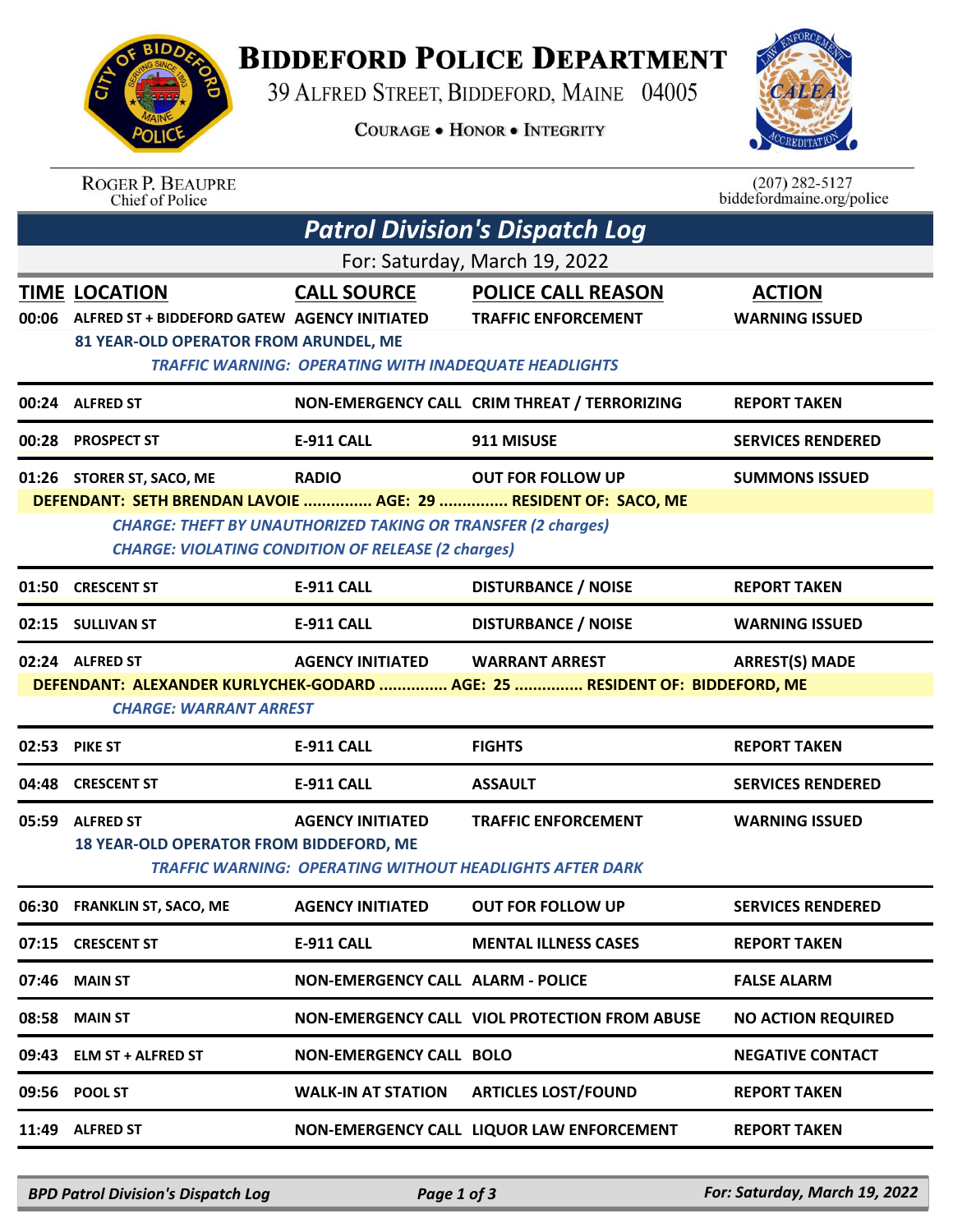| TIME LOCATION |
|---------------|
|               |

**TIME LOCATION CALL SOURCE POLICE CALL REASON ACTION**

**12:54 SOUTH ST NON-EMERGENCY CALL OPERATING UNDER INFLUENCE ARREST(S) MADE DEFENDANT: CHARLENE VERMAAK ............... AGE: 30 ............... RESIDENT OF: SANFORD, ME**

*CHARGE: OUI (ALCOHOL)* 

|                                                               | CHANGE. OUT TALCOTIOL!                                                |                                    |                                                |                          |  |
|---------------------------------------------------------------|-----------------------------------------------------------------------|------------------------------------|------------------------------------------------|--------------------------|--|
| 13:09                                                         | <b>CHADWICK PL</b>                                                    | <b>AGENCY INITIATED</b>            | <b>ANIMAL COMPLAINT</b>                        | <b>NEGATIVE CONTACT</b>  |  |
| 13:40                                                         | <b>BACON ST</b>                                                       | NON-EMERGENCY CALL CIVIL COMPLAINT |                                                | <b>NEGATIVE CONTACT</b>  |  |
| 13:51                                                         | <b>SMALLS CT</b>                                                      | NON-EMERGENCY CALL TRESPASSING     |                                                | <b>FIELD INTERVIEW</b>   |  |
| 14:05                                                         | <b>WENTWORTH ST</b>                                                   |                                    | <b>NON-EMERGENCY CALL MENTAL ILLNESS CASES</b> | <b>SERVICES RENDERED</b> |  |
| 14:17                                                         | <b>JEFFERSON ST</b>                                                   | <b>E-911 CALL</b>                  | <b>THEFT</b>                                   | <b>REPORT TAKEN</b>      |  |
|                                                               | 14:32 BOULDER WAY                                                     | NON-EMERGENCY CALL SHOPLIFTING     |                                                | <b>SUMMONS ISSUED</b>    |  |
| DEFENDANT: MICHAEL RAY BROWN  AGE: 32  RESIDENT OF: WELLS, ME |                                                                       |                                    |                                                |                          |  |
|                                                               | <b>CHARGE: THEFT BY UNAUTHORIZED TAKING OR TRANSFER - SHOPLIFTING</b> |                                    |                                                |                          |  |
|                                                               | <b>CHARGE: VIOLATING CONDITION OF RELEASE</b>                         |                                    |                                                |                          |  |
|                                                               |                                                                       |                                    |                                                |                          |  |

|       | <b>14:54 HILL ST</b>                                                             | <b>AGENCY INITIATED</b>                                                                 | <b>ANIMAL COMPLAINT</b>                                                                                                                                                              | <b>SERVICES RENDERED</b>  |
|-------|----------------------------------------------------------------------------------|-----------------------------------------------------------------------------------------|--------------------------------------------------------------------------------------------------------------------------------------------------------------------------------------|---------------------------|
|       | 15:14 OAK ST                                                                     | <b>E-911 CALL</b>                                                                       | 911 MISUSE                                                                                                                                                                           | <b>SERVICES RENDERED</b>  |
|       | 15:38 ELM ST                                                                     | <b>AGENCY INITIATED</b>                                                                 | <b>PAPERWORK</b>                                                                                                                                                                     | <b>PAPERWORK SERVED</b>   |
|       | 15:41 OAK ST                                                                     | NON-EMERGENCY CALL DISTURBANCE / NOISE                                                  |                                                                                                                                                                                      | <b>SERVICES RENDERED</b>  |
|       | 16:34 GRAHAM ST                                                                  | <b>E-911 CALL</b>                                                                       | 911 MISUSE                                                                                                                                                                           | <b>SERVICES RENDERED</b>  |
|       | 17:35 HILL ST                                                                    | NON-EMERGENCY CALL PARKING COMPLAINT                                                    |                                                                                                                                                                                      | <b>NO ACTION REQUIRED</b> |
| 19:47 | <b>MOUNTAIN RD + PRECOURT ST</b>                                                 |                                                                                         | NON-EMERGENCY CALL VEHICLE CRASH - POLICE ONLY                                                                                                                                       | <b>SERVICES RENDERED</b>  |
|       | 20:26 ALFRED ST + EDWARDS AVE<br><b>17 YEAR-OLD OPERATOR FROM BIDDEFORD, ME</b>  | <b>AGENCY INITIATED</b><br><b>TRAFFIC WARNING: SPEEDING 10-14 MPH OVER LIMIT</b>        | <b>TRAFFIC ENFORCEMENT</b><br><b>TRAFFIC WARNING: FAILING TO NOTIFY STATE OF NAME AND ADDRESS CHANGE</b><br><b>TRAFFIC WARNING: FAILING TO PRODUCE EVIDENCE OF VEHICLE INSURANCE</b> | <b>WARNING ISSUED</b>     |
|       |                                                                                  |                                                                                         |                                                                                                                                                                                      |                           |
|       | 20:36 WATER ST + MAIN ST<br>33 YEAR-OLD OPERATOR FROM BRUNSWICK, ME              | <b>AGENCY INITIATED</b><br><b>TRAFFIC WARNING: OPERATING WITH INADEQUATE HEADLIGHTS</b> | <b>TRAFFIC ENFORCEMENT</b>                                                                                                                                                           | <b>WARNING ISSUED</b>     |
|       | 21:04 POOL ST + HILLS BEACH RD<br><b>28 YEAR-OLD OPERATOR FROM BIDDEFORD, ME</b> | <b>AGENCY INITIATED</b><br><b>TRAFFIC WARNING: SPEEDING 10-14 MPH OVER LIMIT</b>        | <b>TRAFFIC ENFORCEMENT</b>                                                                                                                                                           | <b>WARNING ISSUED</b>     |
|       | 21:38 CRESCENT ST                                                                |                                                                                         | AGENCY INITIATED TRAFFIC ENFORCEMENT<br>DEFENDANT: SEPTEMBER J REYNOLDS  AGE: 45  RESIDENT OF: OLD ORCHARD BEACH, ME                                                                 | <b>SUMMONS ISSUED</b>     |